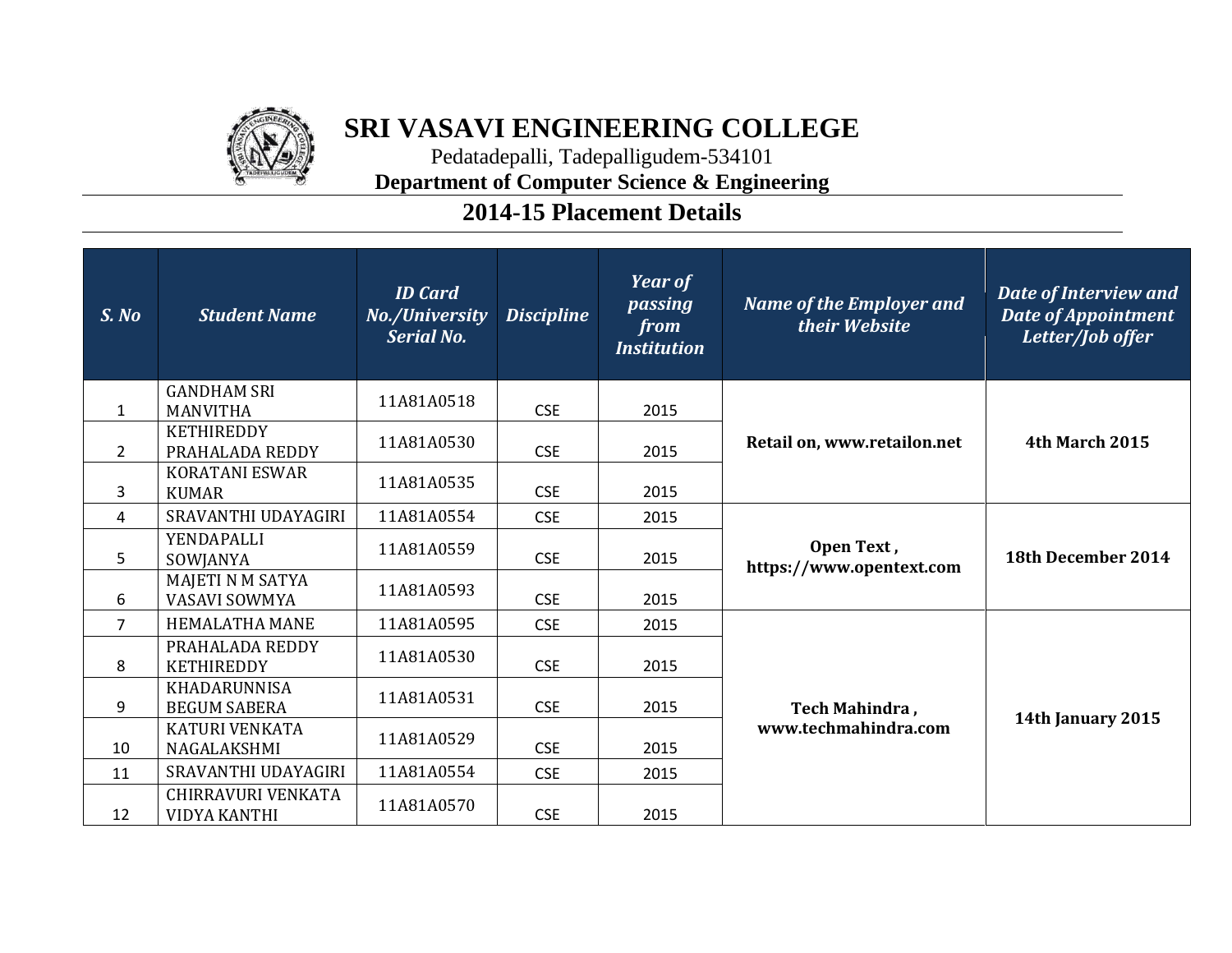| 13 | <b>SUSMITHA</b><br>NIMUSHAKAVI               | 11A81A0545 | <b>CSE</b> | 2015 |                                           |                        |
|----|----------------------------------------------|------------|------------|------|-------------------------------------------|------------------------|
| 14 | <b>BODDANI RAMA SITA</b>                     | 11A81A0505 | <b>CSE</b> | 2015 | Mphasis,<br>https://www.mphasis.com       | 19th January 2015      |
| 15 | UDAYAGIRI CHINMAI<br><b>SRAVANTHI</b>        | 11A81A0554 | <b>CSE</b> | 2015 |                                           |                        |
| 16 | <b>MAJETI N M SATYA</b><br>VASAVI SOWMYA     | 11A81A0593 | <b>CSE</b> | 2015 |                                           |                        |
| 17 | M. ALEKHYA                                   | 11A81A0542 | <b>CSE</b> | 2015 |                                           |                        |
| 18 | K. ESWARI DEVI                               | 11A81A0527 | <b>CSE</b> | 2015 | Virtusa, www.virtusa.com                  | 2nd October 2015       |
| 19 | P. NAGA SASI KALA                            | 11A81A05B0 | <b>CSE</b> | 2015 |                                           |                        |
| 20 | <b>B. PADMAJA</b>                            | 11A81A0566 | <b>CSE</b> | 2015 |                                           |                        |
| 21 | P. NAGA MOUNICA                              | 11A81A05A3 | <b>CSE</b> | 2015 |                                           |                        |
| 22 | M. HEMALATHA                                 | 11A81A0595 | <b>CSE</b> | 2015 |                                           |                        |
| 23 | V. SAI PRIYADARSHINI                         | 11A81A05B9 | <b>CSE</b> | 2015 | NTT Data, www.nttdata.com                 | 21st February 2015     |
| 24 | P.D.L.G.D. BHAVANI                           | 11A81A0549 | <b>CSE</b> | 2015 |                                           |                        |
| 25 | S. DEVI SINDHUJA                             | 11A81A0553 | <b>CSE</b> | 2015 | <b>Glenwood Systems,</b>                  |                        |
| 26 | <b>GANDHAM SRI</b><br><b>MANVITHA</b>        | 11A81A0518 | <b>CSE</b> | 2015 | www.glenwoodsystems.com                   | <b>20th March 2015</b> |
| 27 | UJJINA TEJESWARI                             | 11A81A0555 | <b>CSE</b> | 2015 |                                           |                        |
| 28 | D. KRANTHI                                   | 11A81A0513 | <b>CSE</b> | 2015 | <b>CADSYS,</b><br>www.glenwoodsystems.com | <b>18th March 2015</b> |
| 29 | <b>VISHNU PRIYANKA</b><br><b>BOLISETTY</b>   | 11A81A0507 | <b>CSE</b> | 2015 |                                           |                        |
| 30 | SAI JYOTHI CHUNDRU                           | 11A81A0511 | <b>CSE</b> | 2015 |                                           |                        |
| 31 | <b>MURALI KRISHNA</b><br><b>REDDY DASARI</b> | 11A81A0514 | <b>CSE</b> | 2015 | Miracle, www.miraclesoft.com              | <b>25th March 2015</b> |
| 32 | <b>VENKATESH GUNNAM</b>                      | 11A81A0526 | <b>CSE</b> | 2015 |                                           |                        |
| 33 | SRAVANI RAMAYANAM                            | 11A81A0550 | <b>CSE</b> | 2015 |                                           |                        |
| 34 | <b>BABY SHAMINI GANTA</b>                    | 11A81A0575 | <b>CSE</b> | 2015 |                                           |                        |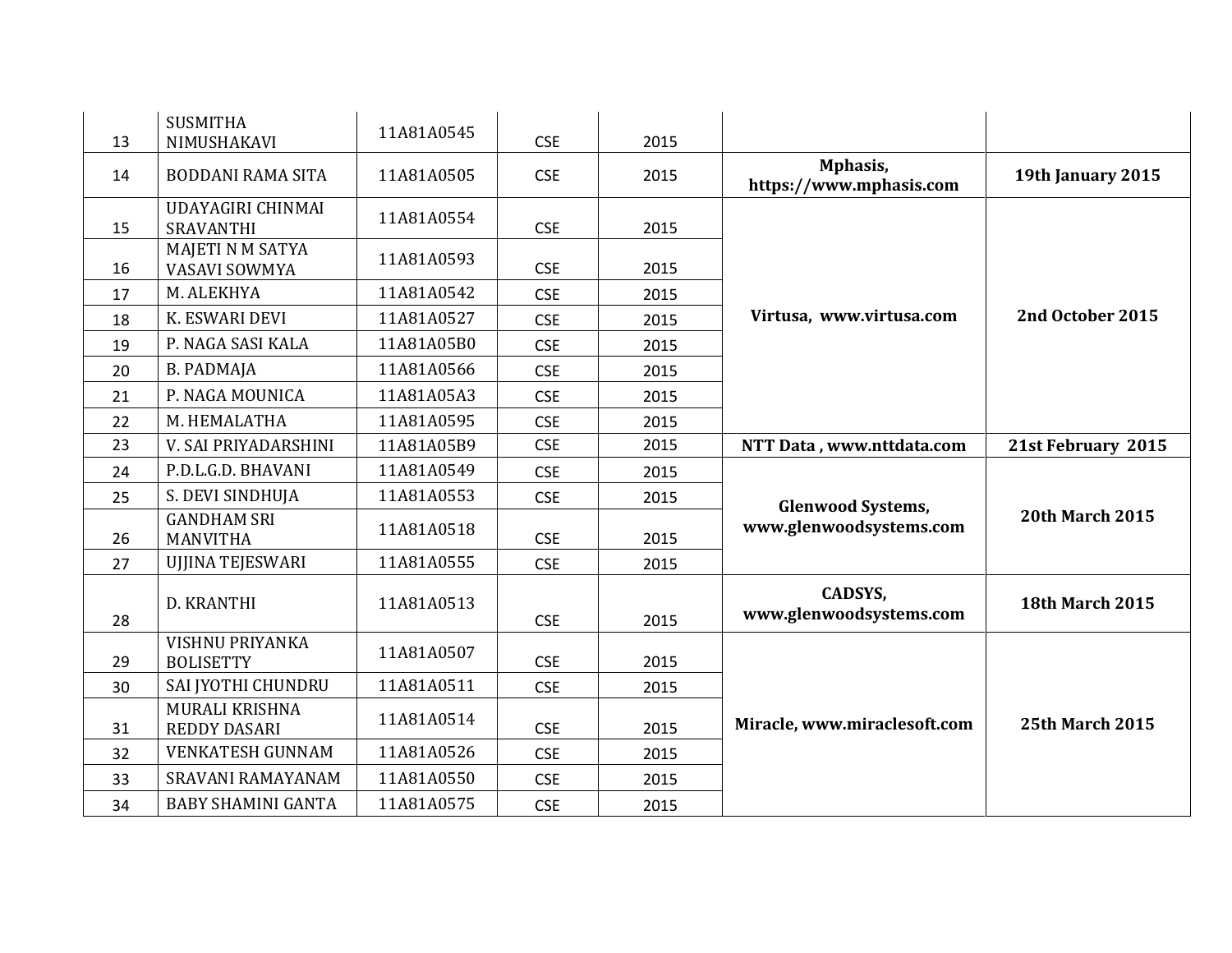| 35 | THANUSHA DEEPTHI<br>KAVALIPURAPU          | 11A81A0585 | <b>CSE</b> | 2015 |                            |                        |
|----|-------------------------------------------|------------|------------|------|----------------------------|------------------------|
| 36 | <b>SANDHYA RANI</b><br><b>PATHURI</b>     | 11A81A05A5 | <b>CSE</b> | 2015 |                            |                        |
| 37 | <b>CHALLA LAVANYA</b>                     | 11A81A0569 | <b>CSE</b> | 2015 | IBM, https://www.ibm.com   | <b>28th March 2015</b> |
| 38 | <b>MAJETI N M SATYA</b><br>VASAVI SOWMYA  | 11A81A0593 | <b>CSE</b> | 2015 | TCS, www.tcs.com           | <b>30th March 2015</b> |
| 39 | DOMMETI SRISUDHA                          | 11A81A0516 | <b>CSE</b> | 2015 |                            |                        |
| 40 | <b>KILAPARTHI</b><br>RAMASATYANARAYANA    | 11A81A0532 | <b>CSE</b> | 2015 |                            |                        |
| 41 | ACHUTHA MANIKANTA                         | 11A81A0561 | <b>CSE</b> | 2015 |                            |                        |
| 42 | <b>ADABALA HARISH</b><br><b>KUMAR</b>     | 11A81A0562 | <b>CSE</b> | 2015 |                            |                        |
| 43 | EGA SRILAKSHMI                            | 11A81A0572 | <b>CSE</b> | 2015 |                            |                        |
| 44 | <b>GOLI CHAKRAVARTI</b>                   | 11A81A0578 | <b>CSE</b> | 2015 |                            |                        |
| 45 | KOLLEPARA CHANDRA<br><b>MOULI</b>         | 11A81A0587 | <b>CSE</b> | 2015 |                            |                        |
| 46 | <b>KOTA VINEELA</b>                       | 11A81A0589 | <b>CSE</b> | 2015 | Vee Technologies,          |                        |
| 47 | LANKA NAGA RENUKA<br><b>PAVANI</b>        | 11A81A0591 | <b>CSE</b> | 2015 | www.veetechnologies.com    | 8th April 2015         |
| 48 | NANDINA PRASANTHI                         | 11A81A0598 | <b>CSE</b> | 2015 |                            |                        |
| 49 | <b>PALAKODETI</b><br>VIJAYASREE           | 11A81A05A1 | <b>CSE</b> | 2015 |                            |                        |
| 50 | PENMATSA MOUNICA                          | 11A81A05A7 | <b>CSE</b> | 2015 |                            |                        |
| 51 | PASAM ESTHERU RANI                        | 11A81A0547 | <b>CSE</b> | 2015 |                            |                        |
| 52 | KOKKIRAPATI A E D<br>PRASAD KUMAR         | 11A81A0586 | <b>CSE</b> | 2015 |                            |                        |
| 53 | <b>GANGULA LAKSHMI</b><br>SATYA SAI KUMAR | 12A85A0501 | <b>CSE</b> | 2015 |                            |                        |
| 54 | K. MOUNIKA                                | 11A81A0528 | <b>CSE</b> | 2015 |                            |                        |
| 55 | M. SANDEEP                                | 11A81A0538 | <b>CSE</b> | 2015 | <b>VERSATILE</b>           |                        |
| 56 | D. KRANTHI                                | 11A81A0513 | <b>CSE</b> | 2015 | ,https://www.versatile.com | <b>13th April 2014</b> |